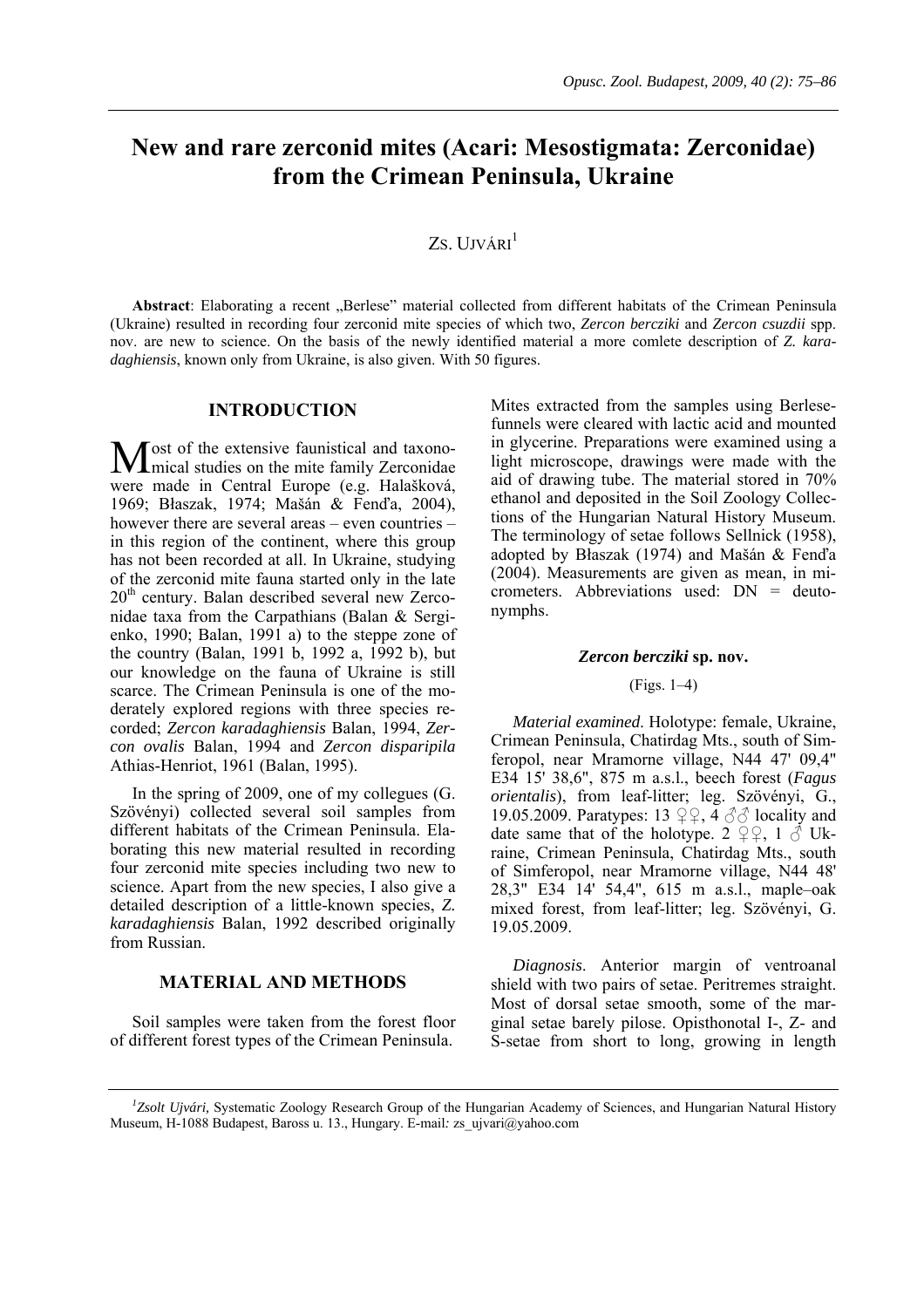

**Figures 1–4.** *Zercon bercziki* sp. n. 1 = dorsal view of female, 2 = ventral view of female, 3 = dorsal view of male, 4 = ventral view of male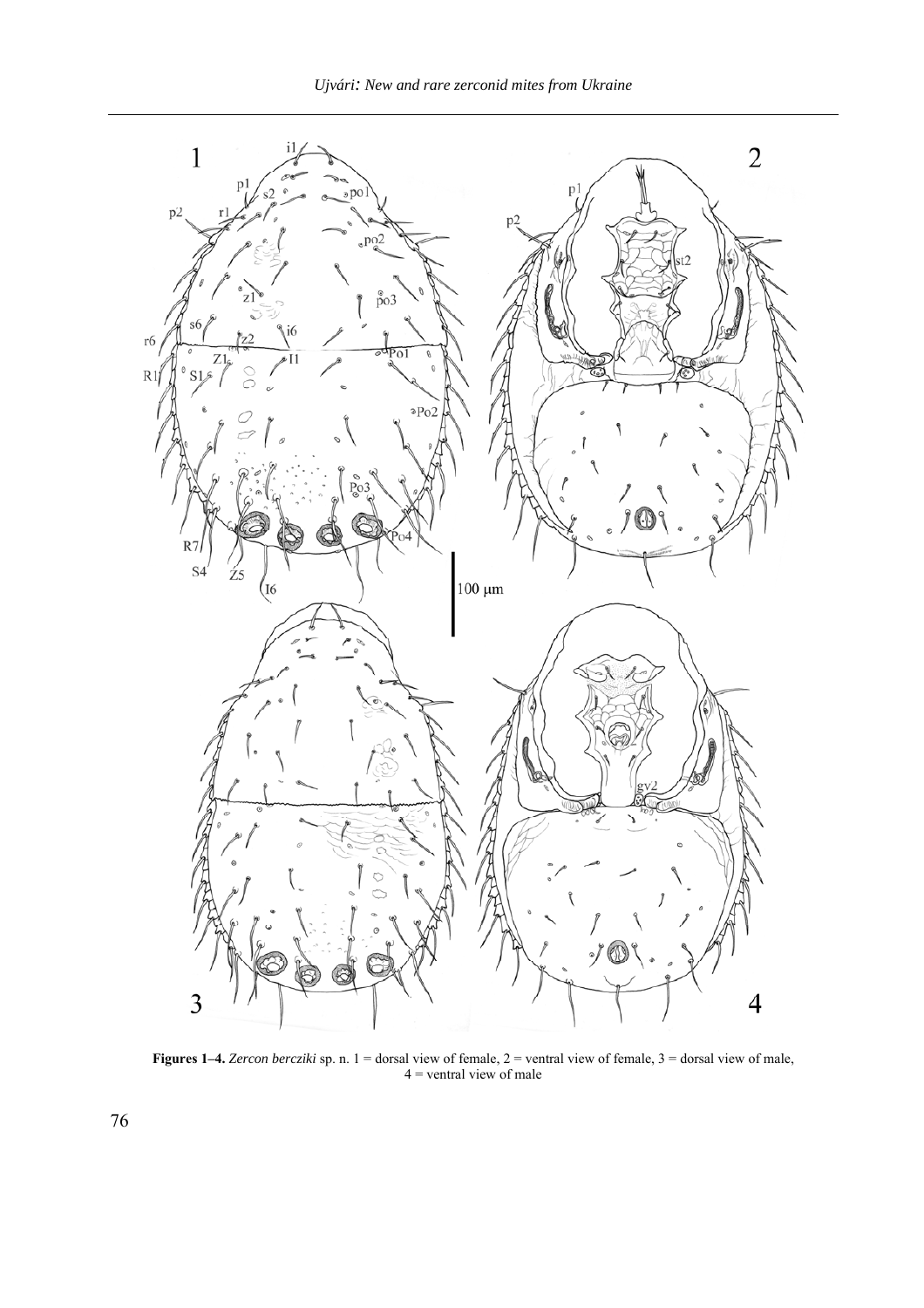posteriorly, setiform, tapering. Pores Po<sub>2</sub> situated on the line connecting  $S_1$  and  $S_2$ , Po<sub>3</sub> above the line connecting  $I_4$  and  $Z_4$ , near  $Z_4$ . Caudal surface of opisthonotum covered by small, depressed spots. Dorsal cavities strongly sclerotized, rotund, the inner pair slightly smaller than the outer pair. Marginal serration shallow, relatively acuminous.

*Description*. Female. Length of idiosoma: 476  $\mu$ m; width: 328  $\mu$ m (n = 16).

*Dorsal side* (Fig. 1). On podonotum, 21 pairs of different setae: i-row with six pairs, z-row with two pairs, s-row with five pairs, r-row with six pairs, p-row with two pairs. All podonotal setae smooth and setiform, even  $p_2$  only scarcely pilose. Setae  $s_1$  absent. Pores  $po_1$  situated on the line connecting  $i_2$  and  $s_2$ ,  $po_2$  on the line connecting  $i_4$ and  $s_4$ , po<sub>3</sub> on the line connecting  $z_1$  and  $s_5$ . Sculpturing pattern of podonotum weakly developed. Almost the whole surface of the shield smooth, only four small, irregularly elevated areas can be observed between setae  $i_5$ – $s_4$  and  $i_6$ – $z_1$ . On opisthonotum, 22 pairs of different setae: I-row with six pairs, Z-row with five pairs, S-row with four pairs and R-row with seven (or eight) pairs. I-, Zand S-setae setiform, smooth, apically tapering, growing in length posteriorly. Setae  $I_{3-5}$ ,  $Z_{3-4}$  and  $S_{2-3}$  reaching beyond the insertion of the following setae,  $I_{5-6}$ ,  $Z_{4-5}$  and  $S_{3-4}$  expanding beyond the margin of idiosoma. Setae  $S_2$  situated beneath the line of setae  $Z_2$ ,  $S_1$  reaching approximately half the distance between insertions of  $S_{1-2}$ . The seven or eight pairs of marginal setae elongated, often bearing one pilus on their distal third. Pores  $Po_1$  situated anteromedially to insertions of  $Z_1$ ,  $Po_2$  lying on the line connecting  $S_1$  and  $S_2$ ,  $Po_3$ above the line connecting  $I_4$  and  $Z_4$ , closer to  $Z_4$ ,  $P_{Q_4}$  sitting laterally to the insertions of  $Z_5$ . Marginal serration shallow, relatively acuminous. Anterior surface of opisthonotum smooth, only a couple of polygonal depressions can be found between I- and Z setal-rows. Caudal surface of latter shield covered by small, depressed spots. Dorsal cavities large, well sclerotized, their lateral tips fused posteriorly, forming a ring-like structure. These rosettes having smooth outer- and undulate inner margins, lying in a row, often reaching the caudal margin of idiosoma. The inner pair slightly smaller than the outer pair. The size of setae and the distances between their insertions according to Table 1.

*Ventral side* (Fig. 2). Peritremal shield considerably narrow, peritremes straight. Both peritremal setae smooth, however  $p_2$  usually show very fine distal pilosity. Sternal shield well sclerotized, 96 µm long and 67 µm wide at the level of setae st<sub>2</sub>. Four openings of glands  $gy_2$  situated on conspicuous adgenital plates. Anterior margin of ventroanal shield with two pairs of setae. All sternal and ventroanal setae smooth, needle-like. Adanal pores  $gy_3$  situated posterolaterally to adanal setae. Anal valves with vestigial euanal setae and a pair of anal lyrifissures. Ventroanal shield caudally fused to the opisthonotal shield. Sternal shield covered by reticulate pattern, surface of ventroanal shield without ornamentation.

*Male* (Figs 3–4). Length of idiosoma: 395 µm; width: 253  $\mu$ m (n = 5). Chaetotaxy, poroidotaxy and sculpturing pattern of dorsal shields similar to that of the female. The body-shape much more elongated and narrow than in female, and some of the opisthonotal setae slightly shorter in proportion to the body size. Anterolateral surface of opisthonotum with weakly developed reticulate ornamentation. Sternogenital shield diveded by a weakly sclerotized slit behind the first pair of sternogenital setae  $st<sub>1</sub>$ , bearing only four pairs of setae (setae st<sub>5</sub> absent). Anterior margin of ventroanal shield bears only one pair of setae, unlike in female. The size of opisthonotal setae and the distances between their insertions according to Table 1.

#### *Immature stages*. Unknown.

*Etymology*. The new species is dedicated in honor of Prof. Dr. Árpád Berczik (Budapest) on his 80th birthday.

*Remarks*. The new species resembles *Zercon cabylus* Athias-Henriot, 1961 and *Zercon navarrensis* Moraza, 1989 by the chaetotaxy of opisthonotal shield, by the absence of setae  $s<sub>1</sub>$ . In case of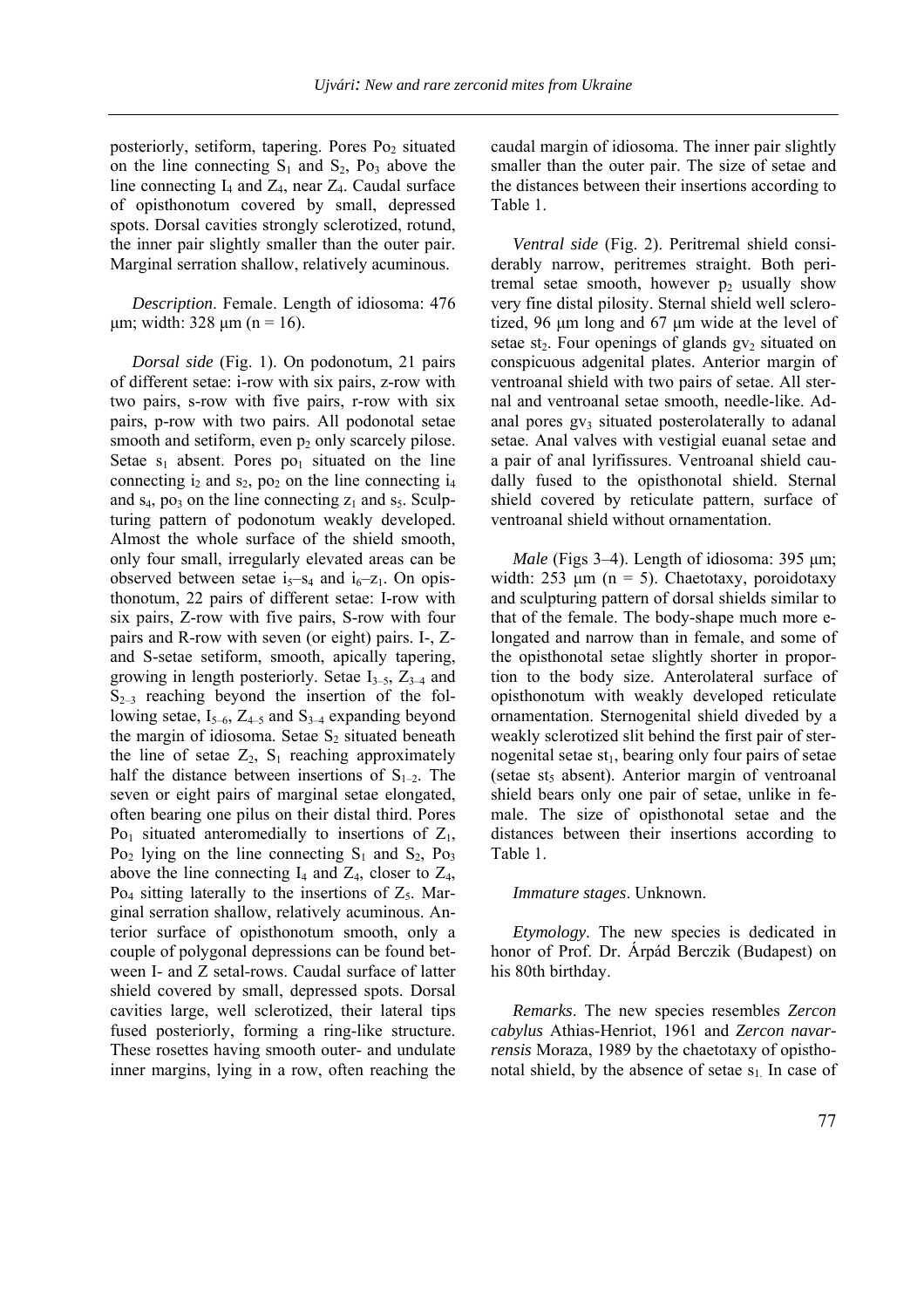*Z. navarrensis*, it is also simylar by the sexual dimorphism in the number of setae on the anterior margin of ventroanal shield furthermore by the absence of sternogenital setae st<sub>5</sub> in male.

The three species can be distinguished by the following features: I-setae growing in lenght posteriorly (equally to Z- and S-setae) in *Z. bercziki*, in the other two species all I-setae are relatively short. Setae  $S_2$  are situated much closer to  $S_3$  than to  $S_1$  in *Z. berczki*, unlike in the other two species where  $S_2$  situated equidistantly to  $S_1$  and  $S_3$ . Pores Po<sub>2</sub> are found on the line connecting  $S_2$ and  $S_3$  in  $Z$ . *bercziki*, however in the other two species it is situated on the line connecting  $Z_2$  and S2. Dorsal fossae are large, rotund, almost equal in size in *Z. bercziki*, saddle-like in *Z. navarrensis* and significantly differ in size in *Z. cabylus* (outer ones two times larger than inner ones). The opisthonotum is punctuated in *Z. bercziki* and *Z. cabylus*, but smooth in *Z. navarrensis.* The sternal shield is elongated in *Z. bercziki* but it is much shorter in proportion to the body length in the other two species.

#### *Zercon csuzdii* **sp. nov.**

(Figs. 5–10, 16–33)

*Material examined*. Holotype: female, Ukraine, Crimean Peninsula, Chatirdag Mts., south of Simferopol, near Mramorne village, N44 47' 09,4" E34 15' 38,6", 875 m a.s.l., beech forest (*Fagus orientalis*), from leaf-litter. Leg. Szövényi, G., 19.05.2009. Paratypes 10 ♀♀, 8 & 3, 9 DN, 1 PN locality and date same as that of the holotype.

*Diagnosis*. Anterior margin of ventroanal shield with two pairs of setae. Peritremes arcuate. Marginal r- and R-setae finely pilose and flared distally. Setae  $I_6$ ,  $Z_4$  and  $S_{3-4}$  long, thickened, with hyaline ending, other I-, Z-setae and  $S_1$  short, smooth. Pores  $Po_3$  lying on the line connecting  $I_4$ and Z4. Podonotum and anterior half of opisthonotum covered by tile-like and reticulate ornamentation, posterior half of opisthonotum punctuated. Dorsal fossae of general size and appearance. Marginal serration shallow and obtuse.

*Description*. Female. Length of idiosoma: 470  $\mu$ m; width: 385  $\mu$ m (n = 12).

*Dorsal side* (Fig. 5). On podonotum, 22 pairs of different setae: i-row with six pairs, z-row with two pairs, s-row with six pairs, r-row with six pairs, p-row with two pairs. Setae  $i_1$  and some of the marginal setae thickened, very finely pilose on their distal part, other podonotal setae short, smooth and needle-like. Pores  $po<sub>1</sub>$  situated on the line connecting  $s_1$  and  $s_2$ , po<sub>2</sub> below the line connecting  $i_4$  and  $s_4$ , po<sub>3</sub> below the line connecting  $z_1$ and  $s<sub>5</sub>$ . Central surface of podonotum with reticulate pattern, ornamented by small depressions in the crossing points, lateral surface covered by tilelike pattern. In the area bordered by setae  $i_5$ ,  $z_1$ and  $z_6$ , three pairs of well sclerotized alveolar cavities and a pair of small hillocks can be observed. On opisthonotum, 22 pairs of different setae (Figs 16-33): I-row with six pairs, Z-row with five pairs, S-row with four pairs and R-row with seven pairs. Setae  $I_{1-5}$ ,  $Z_{1-3}$  and  $S_1$  uniform, short and smooth. Setae  $S_2$  two times longer than  $S_1$ , delicately barbed. Setae  $Z_5$  approximately as long as  $S_2$ , smooth. The remaining I-, Z- and S-setae elongated, thickened, apically pilose, bearing hyaline tips and reaching beyond the margin of idiosoma. Marginal R-setae similarly to r-setae thickened, flared, delicately pilose distally. Pores  $Po<sub>1</sub>$  stiuated anteriorly to the insertions of  $Z<sub>1</sub>$ ,  $Po<sub>2</sub>$ approximately on the line connecting  $Z_2$  and  $S_2$ , closer to  $Z_2$ , Po<sub>3</sub> on the line connecting  $I_4$  and  $Z_4$ , near  $Z_4$ , Po<sub>4</sub> near the insertions of  $S_4$ , in posterior or posteromedial position to it. Marginal serration shallow and obutse. Anterior half of opisthonotum covered by tile-like pattern, and ornamented also by small spots in the overlapping points. Posterior half with small, spot-like depressions. Dorsal cavities of general size and appearance, saddle-like, with smooth anterior and undulate posterior margins. The size of setae and the distances between their insertions according to Table 2

*Ventral side* (Fig. 6). Peritremes arcuate, Cshaped. Chaeto- and poroidotaxy of ventral shields typical for the genus. Sternal shield well sclerotized, 72 µm long and 65 µm wide at the level of setae st<sub>2</sub>. Four openings of glands  $gy_2$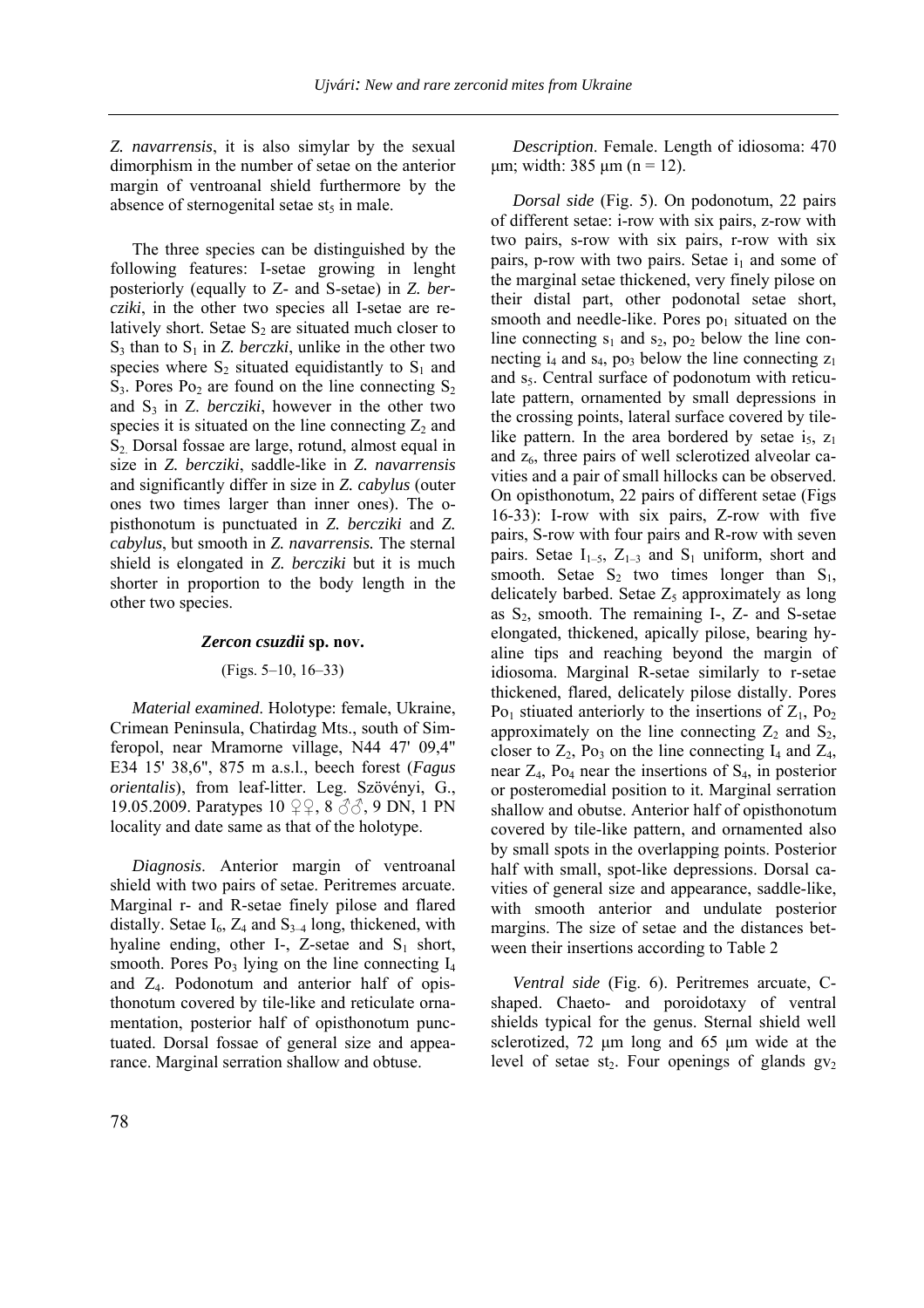

**Figures 5–10.** *Zercon csuzdii* sp. n. 5 = dorsal view of female, 6 = ventral view of female, 7 = dorsal view of male,  $8 =$  ventral view of male,  $9 =$  dorsal view of deutonymph,  $10 =$  dorsal view of protonymph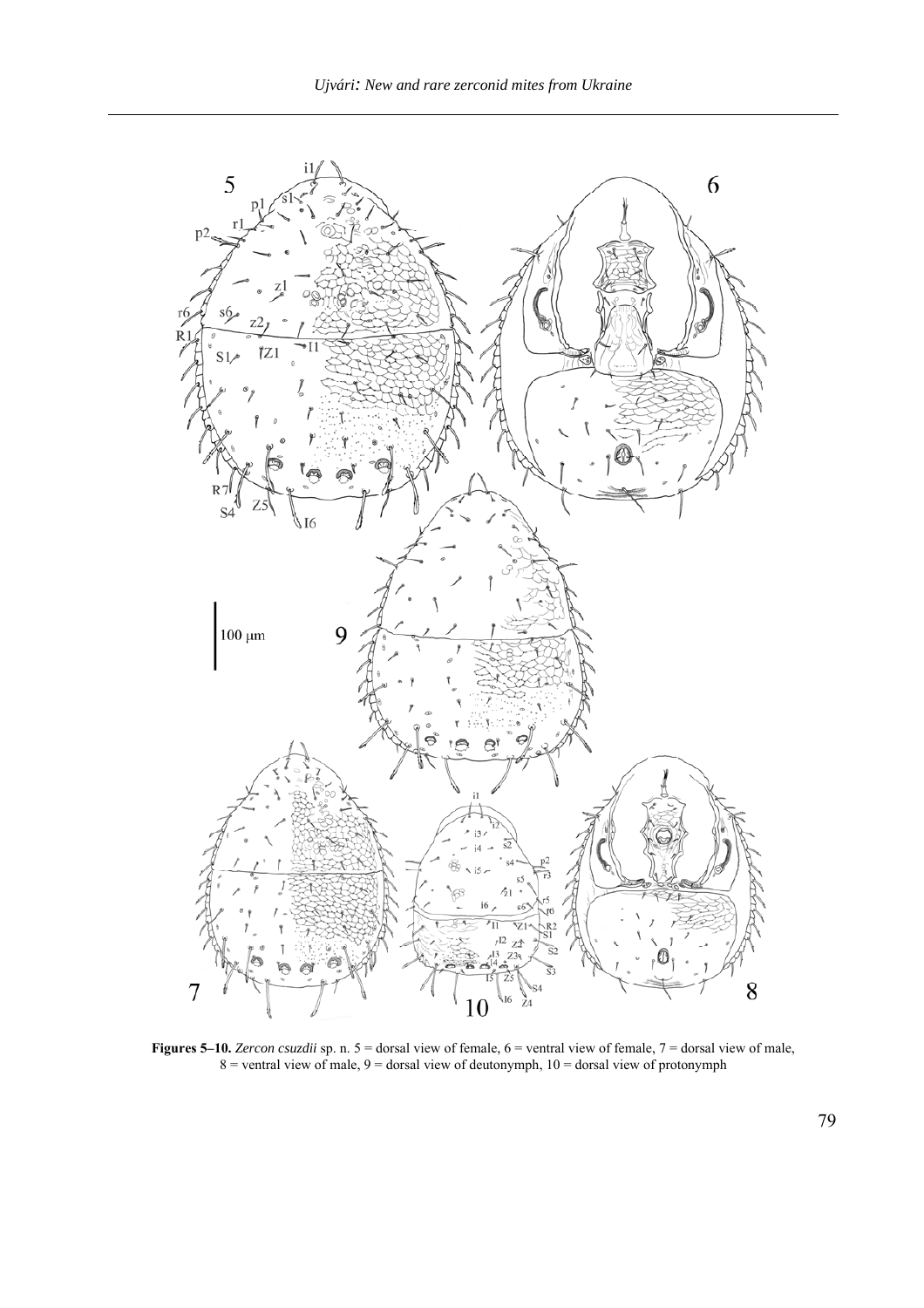situated on conspicuous adgenital plates. Anterior margin of ventroanal shield with two pairs of setae. All sternal and ventroanal setae smooth, needle-like. Adanal pores  $gy_3$  situated posterolaterally to adanal setae. Anal valves with a pair of euanal setae and anal lyrifissures. Ventroanal shield caudally fused to the opisthonotal shield. Sternal shield covered by reticulate pattern, surface of ventroanal shield with tile-like ornamentation, caudally punctuated.

*Male* (Figs 7–8). Length of idiosoma: 340 µm; width: 260  $\mu$ m (n = 8). Chaetotaxy, poroidotaxy and sculpturing pattern of dorsal shields similar to that of the female, however setae  $S_2$  slightly shorter. The long, hyaline-sheeted setae longer in proportion to the body size than in female. Sternogenital shield with five pairs of smooth setae. Beyond the sternogenital shield a couple of postgenital sclerites can be observed. The size of opisthonotal setae and the distances between their insertions according to Table 2.

*Deutonymph* (Fig. 9). Length of idiosoma: 395  $\mu$ m; width: 320  $\mu$ m (n = 9). Chaetotaxy and poroidotaxy of dorsal shields quite similar to that of the adults, however setae  $S_2$  reaching beyond the margin of idiosoma and having hyaline ending. The ornamentation of dorsal shields and dorsal cavities basically similar to that of the female, but less developed. The size of opisthonotal setae and the distances between their insertions according to Table 2.

*Protonymph* (Fig. 10). Length of idiosoma: 395  $\mu$ m; width: 320  $\mu$ m (n = 1). On podonotum, setae  $i_1$ ,  $r_3$  and  $p_2$  elongated, apically barbed, others shorter, simple and smooth. Podonotal poroidotaxy similar to that of the adults, sculpturing pattern very weakly developed, can only be ide0tified between setae  $i_4$ – $s_4$  and  $i_6$ – $z_1$ . Opisthonotal setae  $I_{1-5}$ ,  $Z_{1-3}$ ,  $Z_5$  and  $R_2$  similar in shape and length, short and smooth. Setae  $S_2$  three times longer than the mentioned short setae, apically barbed, reaching beyond the margin of the shield. Other opisthonotal setae 5–7 times longer than the former short setae, apicaly serrated, bearing hyaline sheets and expanding beyond the margin of idiosoma. Opisthonotum anteriorly covered by weakly developed tile-like pattern, medially reticulated, bearing small, depressed spots in the crossing points, posteriorly the reticulation disappearing, the surface punctuated. Dorsal cavities weakly sclerotized, with undulate anterior and posterior margins. The size of opisthonotal setae and the distances between their insertions according to Table 2.

## *Larva*. Unknown.

*Etymology*. The new species is dedicated in honor of the prominent earthworm specialist Dr. Csaba Csuzdi (Budapest).

*Remarks*. Balan (1995) redescribed the Iberian species *Zercon guadarramicus* var. *disparipila* Athias-Henriot, 1961 on the basis of a Crimean material and elevated the varietas to specific rank. According to the description and illustrations of Balan, the specimens described in the present paper are similar in every important characters to the ones recorded from the Crimean Peninsula in 1995. However, these are completely different from *Z. guadarramicus* var. *disparipila.* Therefore establishing a specific status of *Z. disparipila* is presumably based on a misidentification and Balan's specimens are most likely conspecific with *Zercon csuzdii* sp. n. The characters by which the mites collected from these two distant geographical regions can be distinguished are as follows: every podonotal setae pilose in *Z. guadarramicus* var. *disparipila*, only marginal r-setae and i1 pilose in the Crimean specimens; the elongated setae bearing hyaline sheet on their distal 35-50% in *Z. guadarramicus* var. *Disparipila*, but only a relatively small hyaline tip is found in the Crimean specimens; dorsal cavities large, strongly sclerotized and situated in a row in *Z. guadarramicus* var. *disparipila*, smaller, saddle-like, and the outer pair situated more anteriorly than the inner pair in the Crimean specimens. However the specific status of *Zercon disparipila* seems to be adequate, confirmed by the shape and size of dorsal cavities, shape of opisthonotal setae and opisthonotal ornamentation.

The new species resembles *Zercon adoxyphes* Błaszak, 1979, *Zercon caucasicus* Błaszak, 1979,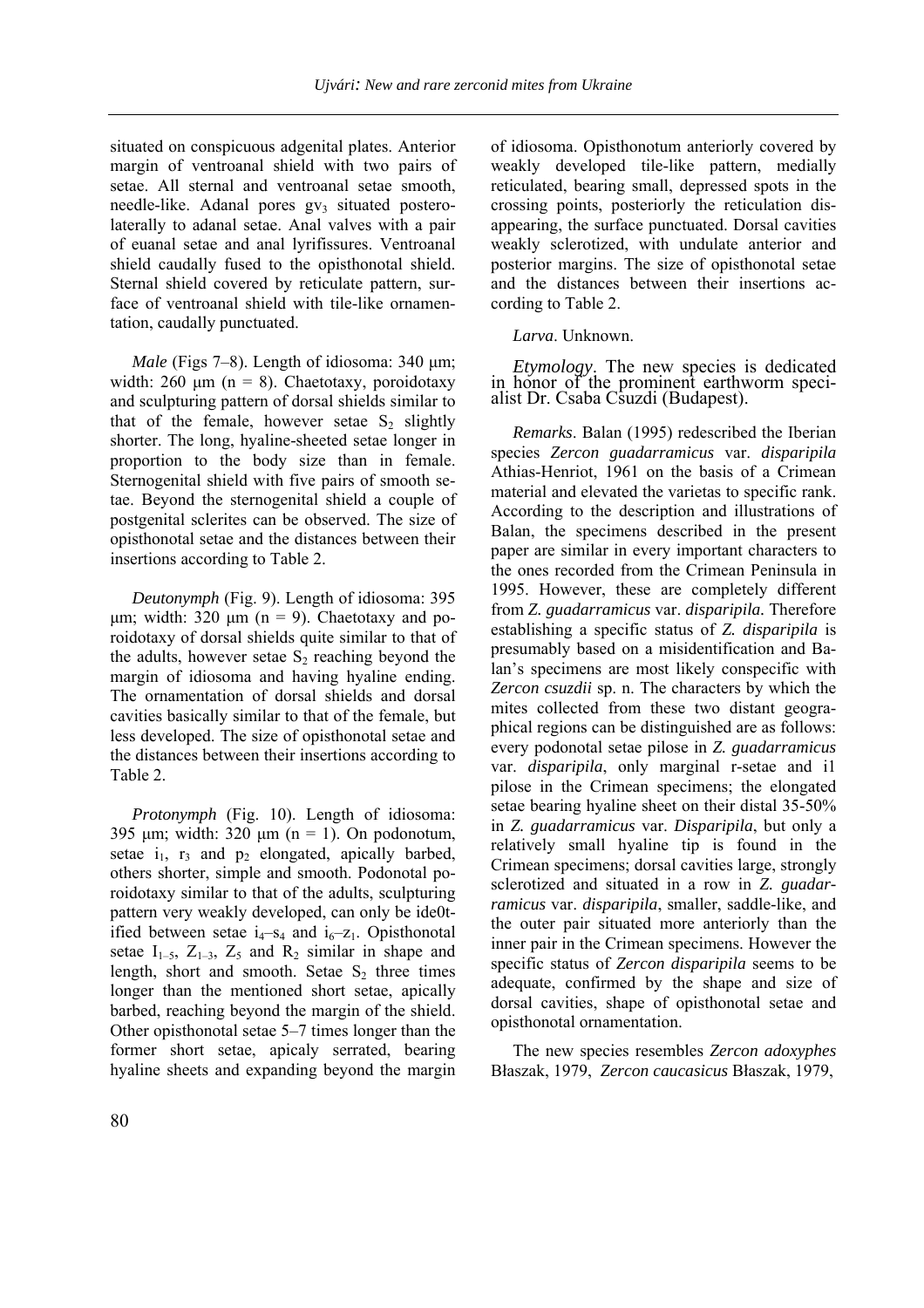*Zercon ignobilis* Błaszak, 1979 and *Zercon separatus* Urhan, 2001 by the similar opisthonotal chaetotaxy  $(I_6, Z_4$  and  $S_{3-4}$  long, other setae shorter) and the shape and size of dorsal cavities. The five species can be distinguished by the charachters listed in Table 4.

## *Zercon karadaghiensis* **Balan, 1992**

## (Figs. 11–15, 34–50)

### *Zercon karadaghiensis* Balan, 1992b: 49.

*Material examined*. Ukraine, Crimean Peninsula, Chatirdag Mts., south of Simferopol, near Mramorne village, N44 47' 09,4" E34 15' 38,6", 875 m a.s.l., beech forest (*Fagus orientalis*), from leaf-litter. Leg. Szövényi, G., 19.05.2009. (1 ♀ 2 ♂♂), Ukraine, Crimean Peninsula, Chatirdag Mts., south of Simferopol, near Mramorne village, N44 48' 28,3" E34 14' 54,4", 615 m a.s.l., maple mixed oak forest, from leaf-litter. leg. Szövényi, G., 19.05.2009.  $(1 \nvert 2)$ .

*Diagnosis*. Anterior margin of ventroanal shield with two pairs of setae. Peritremes arcuate. Marginal r- and R-setae slightly pilose and flared distally. Opisthonotal setae  $I_{4-6}$ ,  $Z_{3-4}$  and  $S_{3-4}$  long, apically pilose, bearing hyaline sheet,  $I_3$  and  $S_{1-2}$ may also be barbed. Pores  $Po_3$  situated on the line connecting  $I_4$  and  $Z_4$ . Anterior surface of opisthonotum covered by tile-like pattern, posterior surface bearing large, depressed spots. Dorsal cavities of general size and appearance, with slightly undulate posterior margins. Marginal serration shallow and obtuse.

*Description*. Female. Length of idiosoma: 410  $\mu$ m; width: 393  $\mu$ m (n = 2).

*Dorsal side* (Fig. 11). On podonotum, 22 pairs of different setae: i-row with six pairs, z-row with two pairs, s-row with six pairs, r-row with six pairs, p-row with two pairs. Setae  $i_1$  densely,  $i_2$ and  $s<sub>6</sub>$  delicately barbed, marginal r-setae scarcely pilose and flared distally. Other podonotal setae smooth and needle-like. Pores  $po<sub>1</sub>$  situated on (or inside) the line connecting  $s_1$  and  $s_2$ ,  $p_0$  on the line connecting  $i_4$  and  $s_4$ , po<sub>3</sub> below the line connecting  $z_1$  and  $s_5$ . The central surface of podonotum covered by irregular pattern, between setae  $z_1$  two hillocks with some strongly sclerotized structures can be observed, lateral surface of the shield with tile-like ornamentation. On opisthonotum, 22 pairs of different setae (Figs 34-50): Irow with six pairs, Z-row with five pairs, S-row with four pairs and R-row with seven pairs. Setae  $I_{1-2}$  and  $Z_{1-2}$  uniform, short and smooth,  $Z_5$  also smooth, but longer than the above mentioned ones. Setae  $I_3$  slightly longer than the previous members of the longitudinal row,  $S_{1-2}$  similar in shape and length, distally pilose, with very fine hyaline tips.  $S_2$  not reaching the margin of idiosoma. Setae  $I_{4-6}$ ,  $Z_{3-4}$  and  $S_{3-4}$  long, distally barbed, apically broadening, with large hyaline endings,  $I_4$  reaching the insertions of  $I_5$ , the tips of  $I_5$ expanding beyond the margin of opisthonotum. Pores  $Po_1$  situated anterolaterally to  $Z_1$ ,  $Po_2$  lying slightly below the line connecting  $Z_2$  and  $S_2$ , Po<sub>3</sub> on the line connecting  $I_4$  and  $Z_4$ , approximately equidistantly, Po4 posteromedially to the insertions of S4. Marginal serration shallow and obtuse. Anterior surface of opisthonotum covered by tilelike pattern, and ornamented also by small spots in the overlapping points. Posterior surface with large, spot-like depressions. Dorsal cavities of general size and appearance, saddle-like, with smooth anterior and undulate posterior margins. The size of setae and the distances between their insertions according to Table 3.

*Ventral side* (Fig.12). Peritremes arcuate, Cshaped. Chaeto- and poroidotaxy of ventral shields typical for the genus. Sternal shield well sclerotized, 68 µm long and 54 µm wide at the level of setae st<sub>2</sub>. Four openings of glands  $gv_2$ situated on conspicuous adgenital plates. Anterior margin of ventroanal shield with two pairs of setae. All sternal and ventroanal setae smooth, needle-like. Adanal pores  $gy_3$  situated posterolaterally to adanal setae. Anal valves with a pair of euanal setae and anal lyrifissures. Ventroanal shield caudally fused to the opisthonotal shield Sternal shield covered by reticulate pattern, surface of ventroanal shield with tile-like ornamentation and with small depression in the overlapping points.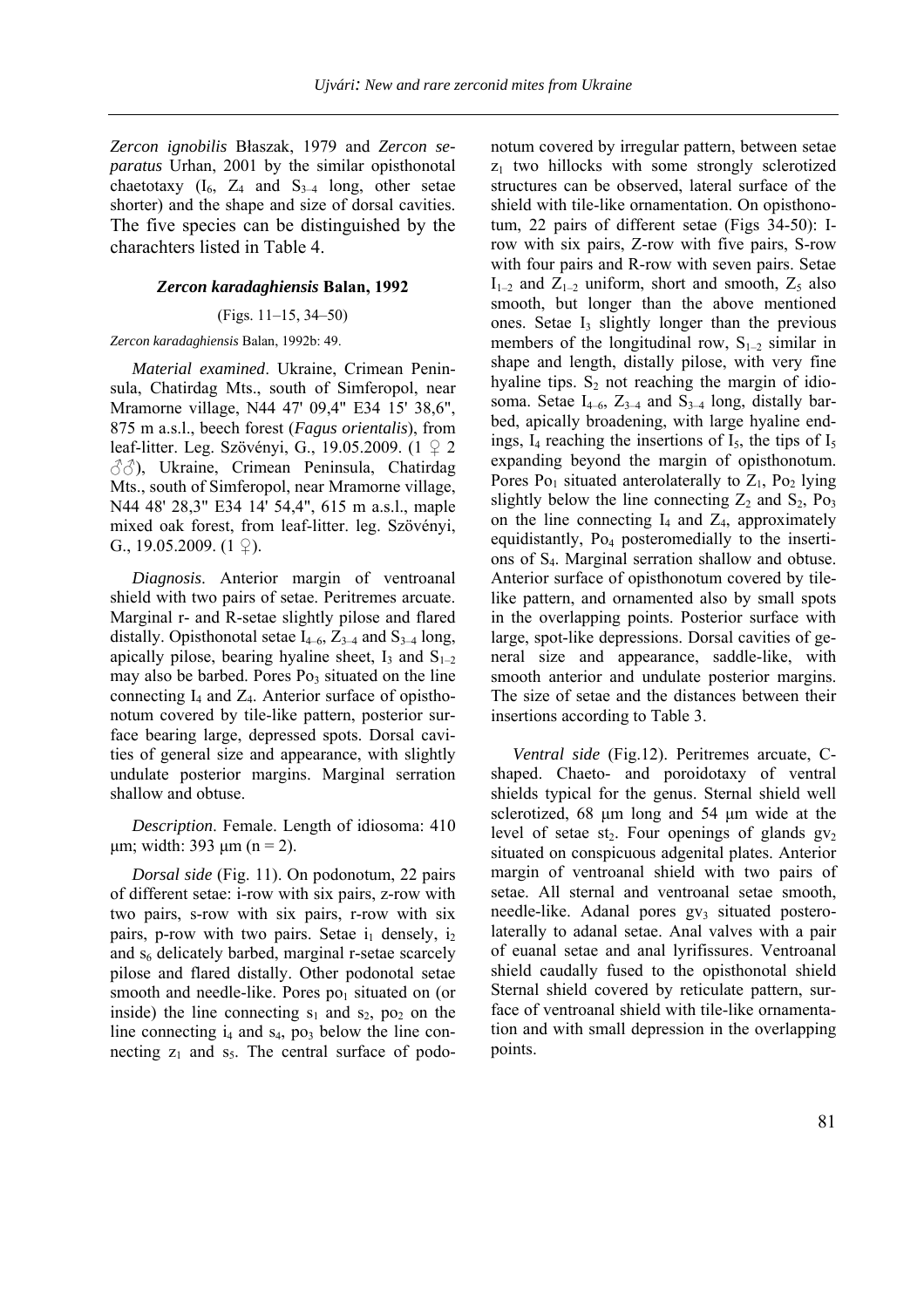

**Figures 11–15.** *Zercon karadaghiensis*. 11 = dorsal view of female, 12 = ventral view of female, 13 = dorsal view of male,  $14$  = ventral view of male,  $15$  = dorsal view of deutonymph

*Male* (Figs 13–14). Length of idiosoma: 360 µm; width:  $273 \mu m$  (n = 2). Chaetotaxy, poroidotaxy and sculpturing pattern of dorsal shields similar to that of the female, except setae  $I_3$  which without any apical structures in male. Smooth, simple, and elongated setae of opisthonotum longer in pro-

portion to the body length than in female. Sternogenital shield diveded by a weakly sclerotized slit behind the level of setae  $st_1$ , bearing five pairs of setae. The size of opisthonotal setae and the distances between their insertions according to Table 3.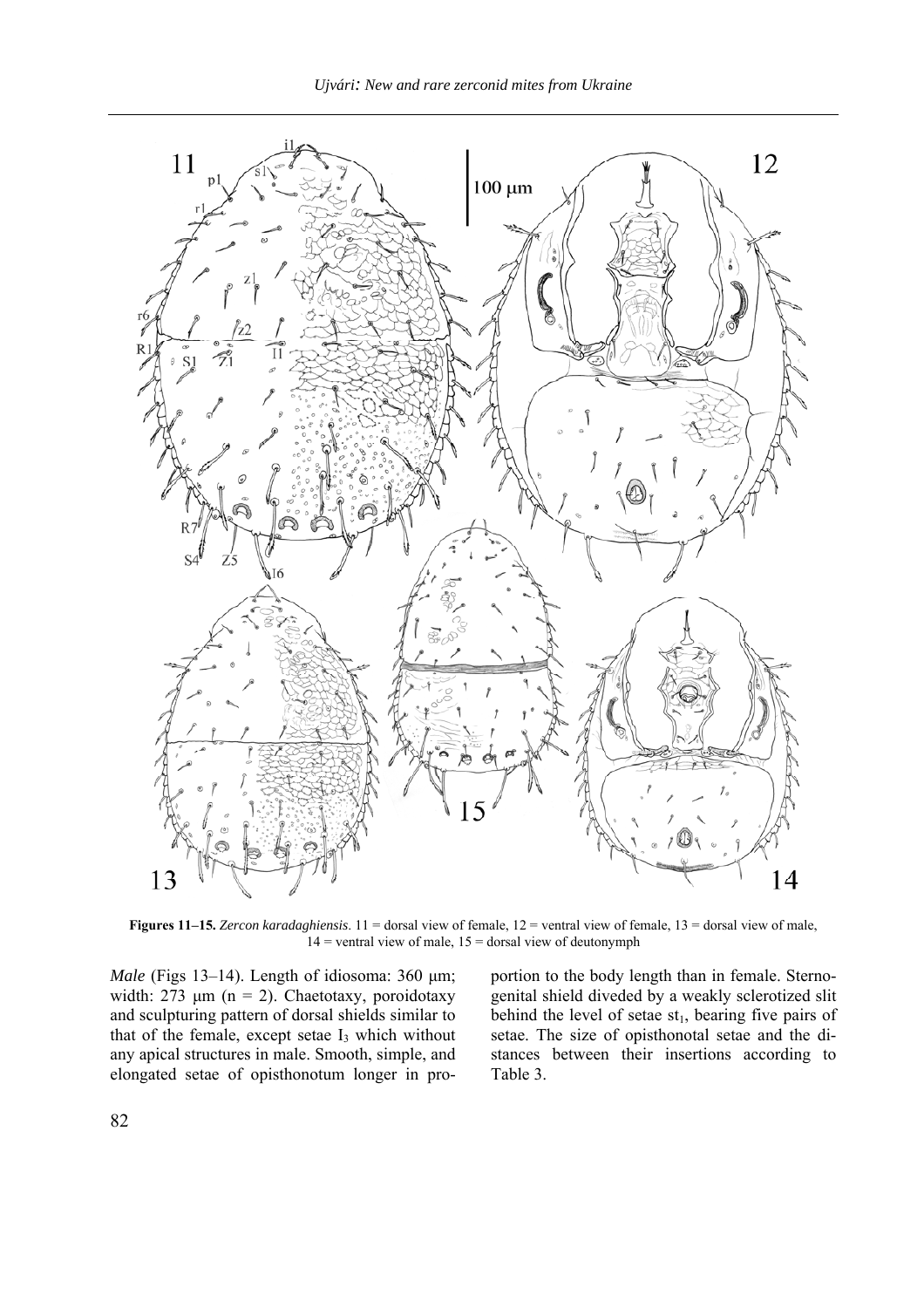

**Figures 16–50.** Tips of some opisthonotal setae of *Z. csuzdii* sp. n. female (16-21), male (22-27), deutonymph (28-33) and *Z. karadaghiensis* female (34-40), male (41-47) and deutonymph (48-50).  $16 = 1_6$ ,  $17 = 2_4$ ,  $18 = S_2$ ,  $19 = S_3$ ,  $20 = S_4$ ,  $21 = R_6$ ,  $22 = I_6$ ,  $23 = Z_4$ ,  $24 = S_2$ ,  $25 = S_3$ ,  $26 = S_4$ ,  $27 = R_6$ ,  $28 = I_6$ ,  $29 = Z_4$ ,  $30 = S_2$ ,  $3I = S_3$ ,  $32 = S_4$ ,  $33 = R_6$ ,  $34 = I_3$ ,  $35 = I_4$ ,  $36 = I_5$ ,  $37 = I_6$ ,  $38 = S_1$ ,  $39 = S_2$ ,  $40 = R_5$ ,  $4I = I_3$ ,  $42 = I_4$ ,  $43 = I_5$ ,  $44 = I_6$ ,  $45 = S_1$ ,

 $46 = S_2$ ,  $47 = R_5$ ,  $48 = I_6$ ,  $49 = S_1$ ,  $50 = S_2$ 

*Deutonypmh* (Fig. 15). Length of idiosoma: 320  $\mu$ m; width: 200  $\mu$ m (n = 2). Chaetotaxy and poroidotaxy of podonotum similar to that of the adults. On opisthonotum, setae  $I_{1-5}$  short and smooth, without apical pilosity or hyaline sheets, slightly growing in length posteriorly. Setae  $Z_{1-2}$ ,  $Z_5$  and  $S_3$  similar in shape to mentioned I-setae,  $Z_5$ and  $S_1$  approximately twice as long as  $Z_{1-2}$ .  $S_2$  1.5 times longer than  $S_1$ , apically barbed, with small hyaline tips, expanding beyond the margin of idiosoma. Setae  $I_6$ ,  $Z_{3-4}$  and  $S_{3-4}$  markedly elongated, reaching beyond the margin of the shield. Poroidotaxy of opisthonotum similar to that of the adults, sculpturing pattern weakly developed, anterior surface covered by a recognizable tile-like structure, posterior regions ornamented by small, depressed spots and an irregular reticulation of fissures. Dorsal cavities smaller and less sclerotized than in mature stage. The size

of opisthonotal setae and the distances between their insertions according to Table 3.

*Remarks*. The female specimens found in the Crimean Peninsula differ in some characters from the others described by Balan in 1992. In the case of the newly found specimens setae  $S_1$  are delicately pilose on their apical part,  $S_2$  do not reach the margin of idiosoma and the posterior margin of dorsal cavities is barely undulate. Even so, the specimens studied here are conspecific with those of Balan (1992), these slight differences may come from the different preparation method and intraspecific variability. The ventral characters are not adequately described in the original description, hence it is not possible to make a particular comparison. The redescription of the species was neccessary because of this deficiency and furthermore the language of the original de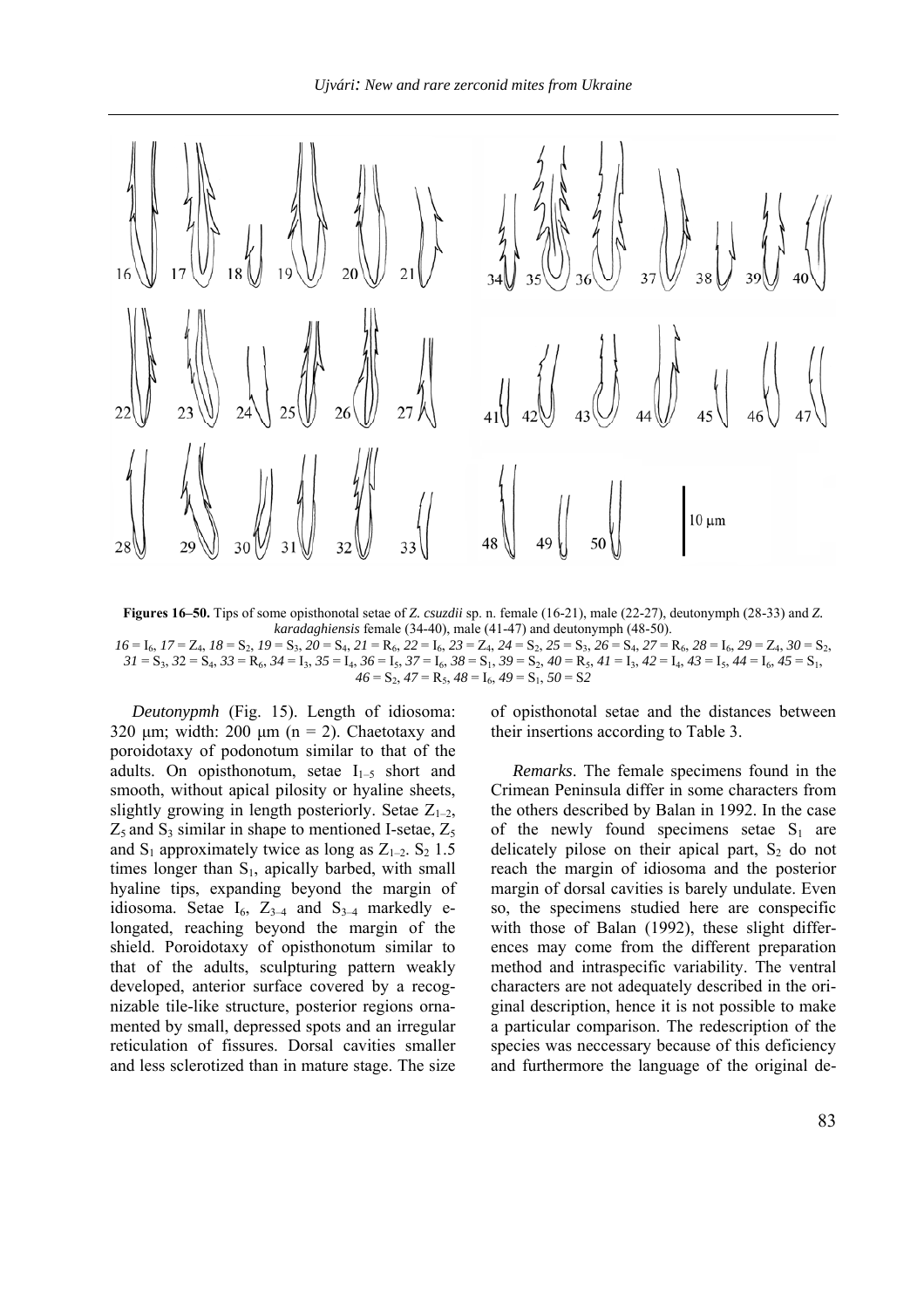scription adoptable only for a specific group of acarologists.

*Distribution*. Ukraine.

#### *Zercon foveolatus* **Halašková, 1969**

*Zercon foveolatus* Halašková, 1969: 252., Petrova 1977: 604., Karg 1993: 315., Mašán & Fenďa 2004: 120., Ujvári & Kontschán 2007: 109.

*Material examined*. Ukraine, Crimean Peninsula, Chatirdag Mts., south of Simferopol, near Mramorne village, N44 48' 28,3" E34 14' 54,4", 615 m a.s.l., maple mixed oak forest, from leaflitter. Leg. Szövényi, G, 19.05.2009 (4 ♀♀).

*Distribution*. Slovakia, Ukraine, Romania and Hungary.

**Acknowledgements** – The collection trip was supported by the LIFE Plus program, title: "Conservation of Hungarian meadow viper (*Vipera ursinii rakosiensis*) in the Carpathianbasin". I would like to express my sincere gratitude to Dr. Peter Mašán for the helpful comments during the preparation of the manuscript.

## **REFERENCES**

- BALAN, P. G. (1991a): New genus and species of mites (Acari, Mesostigmata, Zerconidae) from the Ukrainian Carpathians. (In Russian.) *Zoologicheskii Zhurnal*, 70: 70–75.
- BALAN, P. G. (1991b): A new species of mites from the genus *Prozercon* (Acari, Mesostigmata, Zerconidae). (In Russian.) *Zoologicheskii Zhurnal*, 70: 145–148.
- BALAN, P. G. (1992a): New species of zerconid mites (Acari, Mesostigmata, Zerconidae) from the steppe zone of Ukraine. (In Russian.) *Zoologicheskii Zhurnal*, 71: 23–29
- BALAN, P. G. (1992b): New mite species of the genus *Zercon* (Acari, Mesostigmata) from the Crimea. (In Russian) *Vestnik Zoologii*, 1992 (4): 49–55.
- BALAN, P. G. (1994): A new mite species of the genus *Zercon* (Acari, Mesostigmata) from southern forest-

steppe, Ukraine. (In Russian.) *Vestnik Zoologii*, 1994 (4-5): 83–86.

- BALAN, P. G. (1995): New and little-known mite species of the genus *Zercon* (Acari, Mesostigmata, Zerconina) of the Ukrainian fauna. (In Russian.) *Vestnik Zoologii*, 1995 (2-3): 33–43.
- BALAN, P. G. & SERGIENKO, M. I. (1990): New species of zerconid mites (Acari, Mesostigmata) from the Ukrainian Carpathians. (In Russian.) *In: Faunistical and taxonomical novelties, Naukova Dumka, Kiev,* p. 151–154.
- BŁASZAK, C. (1974): *Monografie Fauny Polski. Tom. 3. Zerconidae (Acari, Mesostigmata) Polski*. Polska Akademia Nauk, Zaklad zoologii systematycznej i doświadczalnej, Państwowe Wydawnicztwo Naukowe, Warszawa, Kraków, 315 pp.
- HALAŠKOVÁ, V. (1969): Zerconidae of Czechoslovakia (Acari: Mesostigmata). *Acta Universitatis Carolinea-Biologica*, 3–4: 175–352.
- KARG, W. (1993): Acari (Acarina), Milben Parasitiformes (Anactinochaeta), Cohors Gamasina Leach, Raubmilben. In: Die Tierwelt Deutchlands und der angrenzenden Meeresteile nach ihren Merkmalen und nach ihrer Lebensweise. 59, Teil 2., Überarbeitete Auflage, VEB Gustav Fischer Verlag, Jena, 523 pp.
- MAŠÁN, P. & FENĎA, P. (2004): *Zerconid mites of Slovakia (Acari, Mesostigmata, Zerconidae)*. Institute of Zoology, Slovak Academy of Sciences, Bratislava, 238 pp.
- PETROVA, A. D. (1977): Sem. Zerconidae. *In: Bregetova, N. G., Vainshtein, B. A., Kadite, B. A., Koroleva, E. V., Petrova, A. D., Tikhomirov, S. I. & Shcherbak, G. I.: Identification key to the soil inhabiting mites. Mesostigmata. Nauka, Leningrad,* p. 577–621.
- SELLNICK, M. (1958c): Die Familie Zerconidae Berlese. *Acta Zoologica Academiae Scientiarium Hungaricae*, 3: 313–368.
- UJVÁRI, ZS. & KONTSCHÁN, J. (2007): New occurences of the Zerconid mites from Hungary (Acari: Mesostigmata). *Folia Historico Naturalia Musei Matraensis*, 31: 107-114.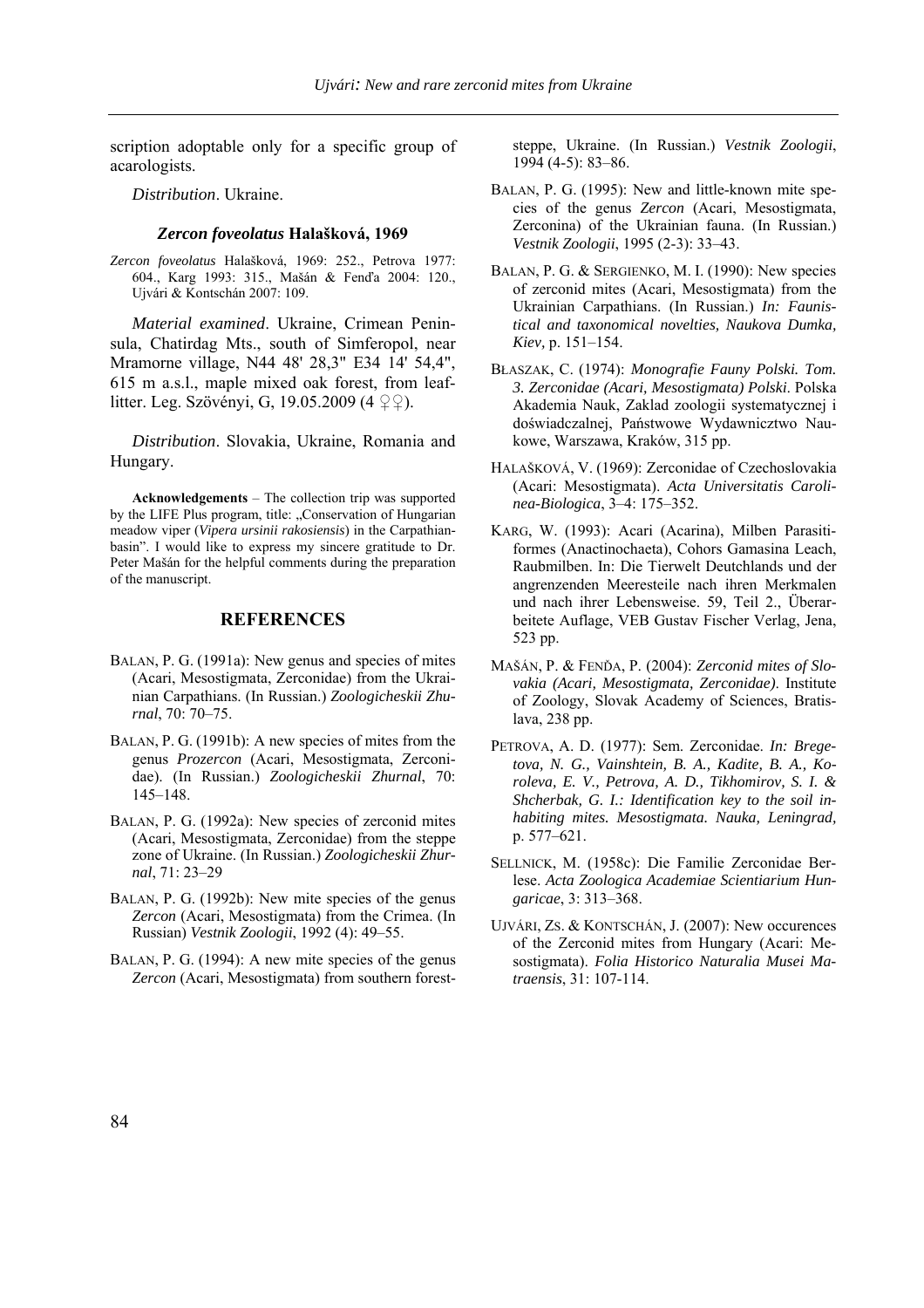|           | ¥  | 8  |                | ♀  | $\mathcal{S}$ |                | ♀  | 8  |
|-----------|----|----|----------------|----|---------------|----------------|----|----|
| <b>I1</b> | 28 | 20 | Z1             | 33 | 26            | S <sub>1</sub> | 37 | 29 |
| $I1-I2$   | 71 | 50 | $Z1-Z2$        | 70 | 58            | $S1-S2$        | 82 | 56 |
| 12        | 35 | 23 | Z <sub>2</sub> | 37 | 28            | S <sub>2</sub> | 47 | 40 |
| $I2-I3$   | 58 | 44 | $Z2-Z3$        | 66 | 44            | $S2-S3$        | 41 | 34 |
| <b>I3</b> | 42 | 31 | Z <sub>3</sub> | 53 | 45            | S <sub>3</sub> | 59 | 48 |
| $I3-I4$   | 39 | 32 | $Z3-Z4$        | 34 | 28            | S3-S4          | 35 | 33 |
| <b>I4</b> | 52 | 38 | Z <sub>4</sub> | 78 | 52            | <b>S4</b>      | 70 | 57 |
| $I4-I5$   | 27 | 23 | $Z4-Z5$        | 44 | 29            |                |    |    |
| <b>I5</b> | 60 | 39 | Z <sub>5</sub> | 44 | 35            |                |    |    |
| $I5-I6$   | 37 | 31 |                |    |               |                |    |    |
| <b>I6</b> | 71 | 52 |                |    |               |                |    |    |

**Table 1.** Lengths of opisthonotal setae and distances between setal bases within longitudinal rows in *Zercon bercziki* sp. n.

**Table 2.** Lengths of opisthonotal setae and distances between setal bases within longitudinal rows in *Zercon csuzdii* sp. n.

|               | $\mathsf{P}$ | 8  | <b>DN</b> | PN |                | $\mathsf{P}$ | $\mathcal{E}$ | <b>DN</b> | PN |                | $\mathsf{P}$ | $\mathcal{E}$ | DN | PN |
|---------------|--------------|----|-----------|----|----------------|--------------|---------------|-----------|----|----------------|--------------|---------------|----|----|
| $\mathbf{I}$  | 16           | 13 | 10        | 7  | Z1             | 16           | 9             | 10        | 7  | S <sub>1</sub> | 17           | 12            | 14 | 22 |
| $I1-I2$       | 54           | 37 | 46        | 28 | $Z1-Z2$        | 64           | 36            | 45        | 26 | $S1-S2$        | 55           | 36            | 45 | 21 |
| $\mathbf{I2}$ | 19           | 13 | 10        | 7  | Z <sub>2</sub> | 18           | 9             | 11        | 7  | S <sub>2</sub> | 39           | 24            | 41 | 31 |
| $I2-I3$       | 45           | 30 | 36        | 25 | $Z2-Z3$        | 36           | 21            | 37        | 21 | $S2-S3$        | 62           | 43            | 54 | 25 |
| <b>I3</b>     | 17           | 11 | 9         | 7  | Z <sub>3</sub> | 17           | 11            | 10        | 7  | S <sub>3</sub> | 59           | 43            | 58 | 36 |
| $I3-I4$       | 39           | 26 | 31        | 12 | $Z3-Z4$        | 44           | 31            | 34        | 15 | S3-S4          | 58           | 40            | 46 | 26 |
| 14            | 15           | 12 | 9         | 5  | Z4             | 70           | 50            | 58        | 48 | S4             | 66           | 50            | 57 | 37 |
| $I4-I5$       | 43           | 26 | 31        | 14 | $Z4-Z5$        | 60           | 47            | 42        | 12 |                |              |               |    |    |
| <b>I5</b>     | 13           | 12 | 9         | 6  | Z <sub>5</sub> | 42           | 23            | 24        | 8  |                |              |               |    |    |
| $I5-I6$       | 40           | 30 | 28        | 7  |                |              |               |           |    |                |              |               |    |    |
| <b>I6</b>     | 58           | 54 | 56        | 44 |                |              |               |           |    |                |              |               |    |    |